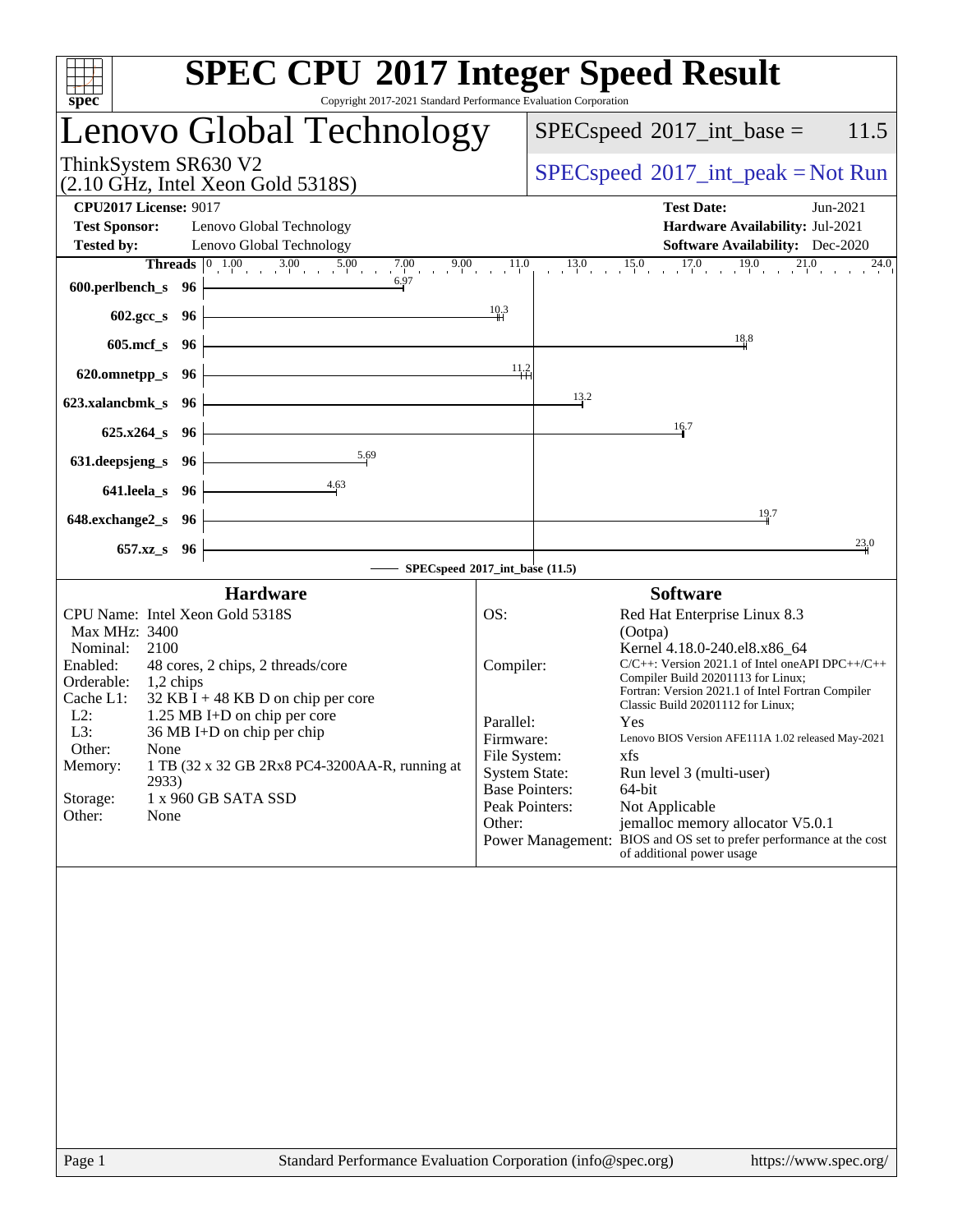

#### **[SPEC CPU](http://www.spec.org/auto/cpu2017/Docs/result-fields.html#SPECCPU2017IntegerSpeedResult)[2017 Integer Speed Result](http://www.spec.org/auto/cpu2017/Docs/result-fields.html#SPECCPU2017IntegerSpeedResult)** Copyright 2017-2021 Standard Performance Evaluation Corporation

# Lenovo Global Technology

 $SPEC speed^{\circ}2017\_int\_base = 11.5$ 

(2.10 GHz, Intel Xeon Gold 5318S)

ThinkSystem SR630 V2  $SPEC speed^{\circ}2017\_int\_peak = Not Run$ 

**[Test Sponsor:](http://www.spec.org/auto/cpu2017/Docs/result-fields.html#TestSponsor)** Lenovo Global Technology **[Hardware Availability:](http://www.spec.org/auto/cpu2017/Docs/result-fields.html#HardwareAvailability)** Jul-2021 **[Tested by:](http://www.spec.org/auto/cpu2017/Docs/result-fields.html#Testedby)** Lenovo Global Technology **[Software Availability:](http://www.spec.org/auto/cpu2017/Docs/result-fields.html#SoftwareAvailability)** Dec-2020

**[CPU2017 License:](http://www.spec.org/auto/cpu2017/Docs/result-fields.html#CPU2017License)** 9017 **[Test Date:](http://www.spec.org/auto/cpu2017/Docs/result-fields.html#TestDate)** Jun-2021

### **[Results Table](http://www.spec.org/auto/cpu2017/Docs/result-fields.html#ResultsTable)**

|                                     | <b>Base</b>    |                |       |                |       | <b>Peak</b>    |       |                |                |              |                |              |                |              |
|-------------------------------------|----------------|----------------|-------|----------------|-------|----------------|-------|----------------|----------------|--------------|----------------|--------------|----------------|--------------|
| <b>Benchmark</b>                    | <b>Threads</b> | <b>Seconds</b> | Ratio | <b>Seconds</b> | Ratio | <b>Seconds</b> | Ratio | <b>Threads</b> | <b>Seconds</b> | <b>Ratio</b> | <b>Seconds</b> | <b>Ratio</b> | <b>Seconds</b> | <b>Ratio</b> |
| $600.$ perlbench_s                  | 96             | 254            | 6.98  | 255            | 6.97  | 256            | 6.94  |                |                |              |                |              |                |              |
| $602.\text{gcc}\_\text{s}$          | 96             | 382            | 10.4  | 387            | 10.3  | 390            | 10.2  |                |                |              |                |              |                |              |
| $605$ .mcf s                        | 96             | 251            | 18.8  | 250            | 18.9  | 251            | 18.8  |                |                |              |                |              |                |              |
| 620.omnetpp_s                       | 96             | 148            | 11.1  | 143            | 11.4  | 145            | 11.2  |                |                |              |                |              |                |              |
| 623.xalancbmk s                     | 96             | 107            | 13.2  | 107            | 13.2  | 107            | 13.2  |                |                |              |                |              |                |              |
| 625.x264 s                          | 96             | 105            | 16.7  | 106            | 16.7  | 106            | 16.7  |                |                |              |                |              |                |              |
| 631.deepsjeng_s                     | 96             | 252            | 5.69  | 252            | 5.69  | 252            | 5.68  |                |                |              |                |              |                |              |
| 641.leela_s                         | 96             | 369            | 4.62  | 368            | 4.63  | 368            | 4.63  |                |                |              |                |              |                |              |
| 648.exchange2_s                     | 96             | 150            | 19.7  | 150            | 19.7  | 150            | 19.6  |                |                |              |                |              |                |              |
| $657.xz$ <sub>S</sub>               | 96             | 268            | 23.0  | 267            | 23.1  | <u>268</u>     | 23.0  |                |                |              |                |              |                |              |
| $SPECspeed*2017$ int base =<br>11.5 |                |                |       |                |       |                |       |                |                |              |                |              |                |              |

**[SPECspeed](http://www.spec.org/auto/cpu2017/Docs/result-fields.html#SPECspeed2017intpeak)[2017\\_int\\_peak =](http://www.spec.org/auto/cpu2017/Docs/result-fields.html#SPECspeed2017intpeak) Not Run**

Results appear in the [order in which they were run.](http://www.spec.org/auto/cpu2017/Docs/result-fields.html#RunOrder) Bold underlined text [indicates a median measurement.](http://www.spec.org/auto/cpu2017/Docs/result-fields.html#Median)

### **[Operating System Notes](http://www.spec.org/auto/cpu2017/Docs/result-fields.html#OperatingSystemNotes)**

Stack size set to unlimited using "ulimit -s unlimited"

### **[Environment Variables Notes](http://www.spec.org/auto/cpu2017/Docs/result-fields.html#EnvironmentVariablesNotes)**

```
Environment variables set by runcpu before the start of the run:
KMP_AFFINITY = "granularity=fine,scatter"
LD_LIBRARY_PATH =
      "/home/cpu2017-1.1.8-ic2021.1-revB/lib/intel64:/home/cpu2017-1.1.8-ic202
      1.1-revB/je5.0.1-64"
MALLOC_CONF = "retain:true"
OMP_STACKSIZE = "192M"
```
#### **[General Notes](http://www.spec.org/auto/cpu2017/Docs/result-fields.html#GeneralNotes)**

 Binaries compiled on a system with 1x Intel Core i9-7980XE CPU + 64GB RAM memory using Redhat Enterprise Linux 8.0 Transparent Huge Pages enabled by default Prior to runcpu invocation Filesystem page cache synced and cleared with: sync; echo 3> /proc/sys/vm/drop\_caches NA: The test sponsor attests, as of date of publication, that CVE-2017-5754 (Meltdown) is mitigated in the system as tested and documented. Yes: The test sponsor attests, as of date of publication, that CVE-2017-5753 (Spectre variant 1) is mitigated in the system as tested and documented. Yes: The test sponsor attests, as of date of publication, that CVE-2017-5715 (Spectre variant 2) is mitigated in the system as tested and documented.

**(Continued on next page)**

| Page 2 | Standard Performance Evaluation Corporation (info@spec.org) | https://www.spec.org/ |
|--------|-------------------------------------------------------------|-----------------------|
|--------|-------------------------------------------------------------|-----------------------|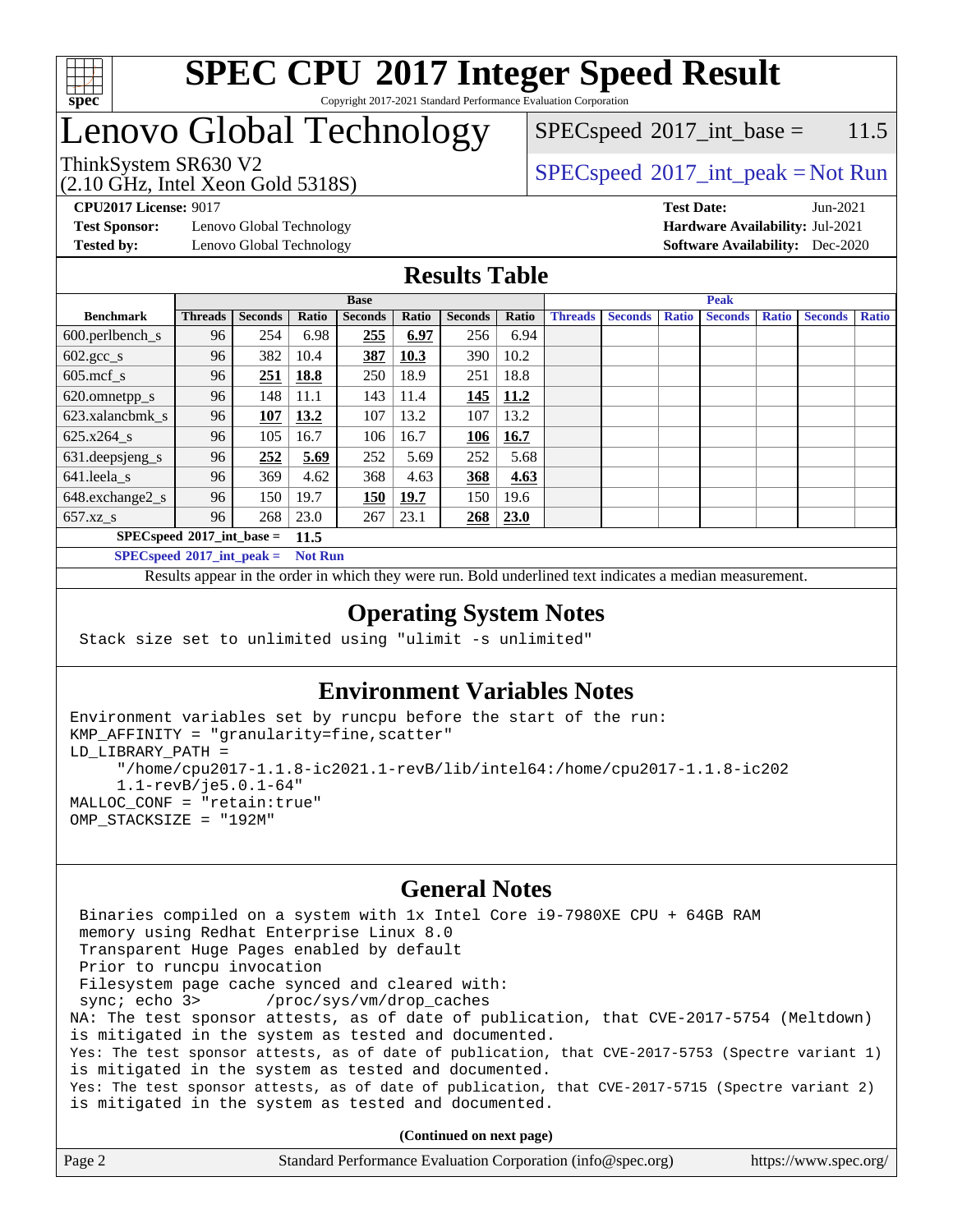

Copyright 2017-2021 Standard Performance Evaluation Corporation

# Lenovo Global Technology

 $SPECspeed^{\circ}2017\_int\_base = 11.5$  $SPECspeed^{\circ}2017\_int\_base = 11.5$ 

(2.10 GHz, Intel Xeon Gold 5318S)

ThinkSystem SR630 V2  $SPEC speed^{\circ}2017\_int\_peak = Not Run$ 

**[CPU2017 License:](http://www.spec.org/auto/cpu2017/Docs/result-fields.html#CPU2017License)** 9017 **[Test Date:](http://www.spec.org/auto/cpu2017/Docs/result-fields.html#TestDate)** Jun-2021

**[Test Sponsor:](http://www.spec.org/auto/cpu2017/Docs/result-fields.html#TestSponsor)** Lenovo Global Technology **[Hardware Availability:](http://www.spec.org/auto/cpu2017/Docs/result-fields.html#HardwareAvailability)** Jul-2021 **[Tested by:](http://www.spec.org/auto/cpu2017/Docs/result-fields.html#Testedby)** Lenovo Global Technology **[Software Availability:](http://www.spec.org/auto/cpu2017/Docs/result-fields.html#SoftwareAvailability)** Dec-2020

**[General Notes \(Continued\)](http://www.spec.org/auto/cpu2017/Docs/result-fields.html#GeneralNotes)** jemalloc, a general purpose malloc implementation built with the RedHat Enterprise 7.5, and the system compiler gcc 4.8.5 sources available from jemalloc.net or <https://github.com/jemalloc/jemalloc/releases> **[Platform Notes](http://www.spec.org/auto/cpu2017/Docs/result-fields.html#PlatformNotes)** BIOS configuration: Choose Operating Mode set to Maximum Performance and then set it to Custom Mode MONITOR/MWAIT set to Enabled C-States set to Legacy C1 Enhanced Mode set to Enabled Sysinfo program /home/cpu2017-1.1.8-ic2021.1-revB/bin/sysinfo Rev: r6622 of 2021-04-07 982a61ec0915b55891ef0e16acafc64d running on localhost.localdomain Wed Jun 23 17:58:10 2021 SUT (System Under Test) info as seen by some common utilities. For more information on this section, see <https://www.spec.org/cpu2017/Docs/config.html#sysinfo> From /proc/cpuinfo model name : Intel(R) Xeon(R) Gold 5318S CPU @ 2.10GHz 2 "physical id"s (chips) 96 "processors" cores, siblings (Caution: counting these is hw and system dependent. The following excerpts from /proc/cpuinfo might not be reliable. Use with caution.) cpu cores : 24 siblings : 48 physical 0: cores 0 1 2 3 4 5 6 7 8 9 10 11 12 13 14 15 16 17 18 19 20 21 22 23 physical 1: cores 0 1 2 3 4 5 6 7 8 9 10 11 12 13 14 15 16 17 18 19 20 21 22 23 From lscpu from util-linux 2.32.1: Architecture: x86\_64 CPU op-mode(s): 32-bit, 64-bit Byte Order: Little Endian  $CPU(s):$  96 On-line CPU(s) list: 0-95 Thread(s) per core: 2 Core(s) per socket: 24 Socket(s): 2 NUMA node(s): 2 Vendor ID: GenuineIntel CPU family: 6 Model: 106 Model name: Intel(R) Xeon(R) Gold 5318S CPU @ 2.10GHz Stepping: 6 **(Continued on next page)**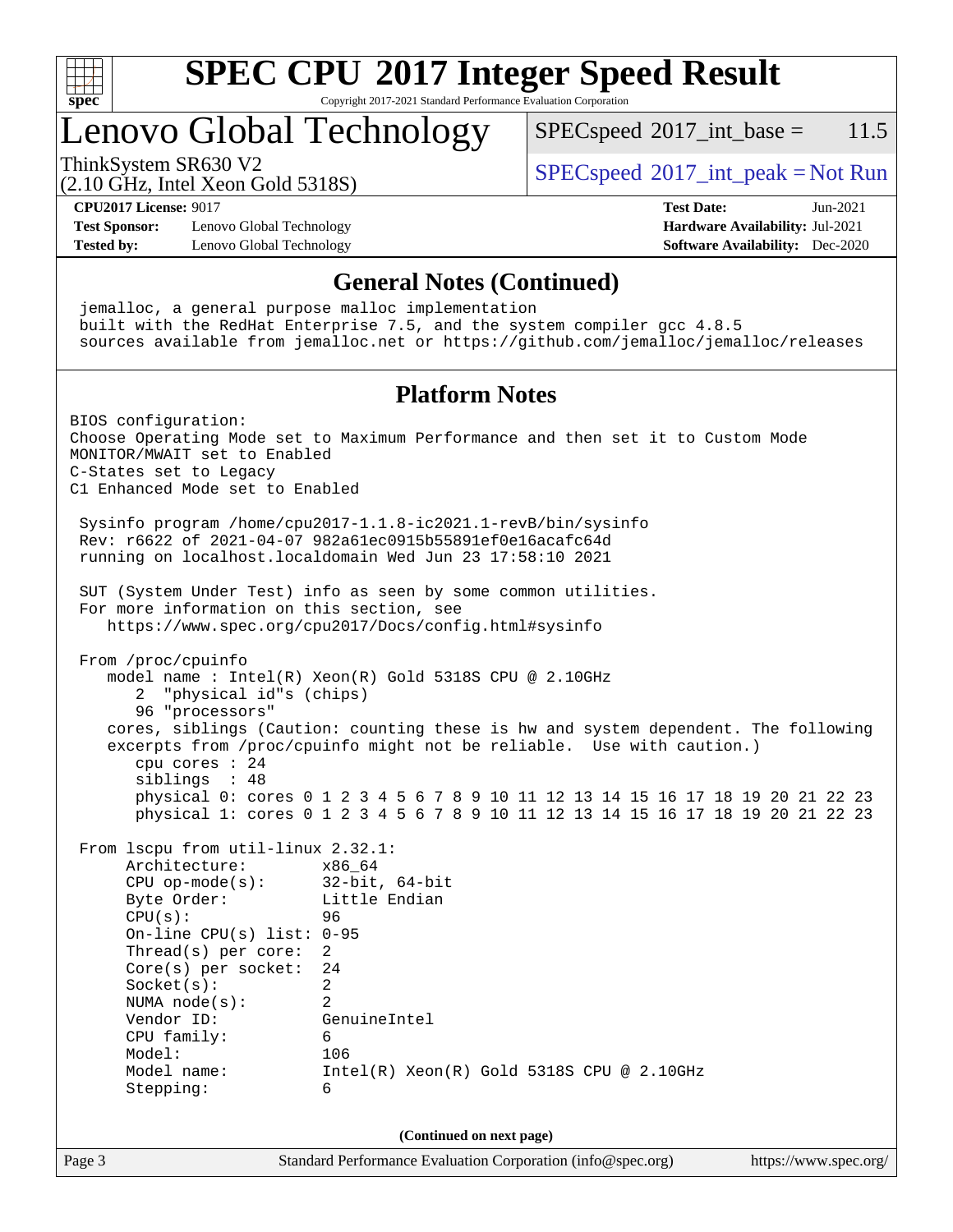

Copyright 2017-2021 Standard Performance Evaluation Corporation

Lenovo Global Technology

 $SPEC speed^{\circ}2017\_int\_base = 11.5$ 

(2.10 GHz, Intel Xeon Gold 5318S)

ThinkSystem SR630 V2  $SPECspeed^{\circ}2017\_int\_peak = Not Run$  $SPECspeed^{\circ}2017\_int\_peak = Not Run$ 

**[CPU2017 License:](http://www.spec.org/auto/cpu2017/Docs/result-fields.html#CPU2017License)** 9017 **[Test Date:](http://www.spec.org/auto/cpu2017/Docs/result-fields.html#TestDate)** Jun-2021

**[Test Sponsor:](http://www.spec.org/auto/cpu2017/Docs/result-fields.html#TestSponsor)** Lenovo Global Technology **[Hardware Availability:](http://www.spec.org/auto/cpu2017/Docs/result-fields.html#HardwareAvailability)** Jul-2021 **[Tested by:](http://www.spec.org/auto/cpu2017/Docs/result-fields.html#Testedby)** Lenovo Global Technology **[Software Availability:](http://www.spec.org/auto/cpu2017/Docs/result-fields.html#SoftwareAvailability)** Dec-2020

#### **[Platform Notes \(Continued\)](http://www.spec.org/auto/cpu2017/Docs/result-fields.html#PlatformNotes)**

 CPU MHz: 2165.539 BogoMIPS: 4200.00 Virtualization: VT-x L1d cache: 48K L1i cache: 32K L2 cache: 1280K L3 cache: 36864K NUMA node0 CPU(s): 0-23,48-71 NUMA node1 CPU(s): 24-47,72-95 Flags: fpu vme de pse tsc msr pae mce cx8 apic sep mtrr pge mca cmov pat pse36 clflush dts acpi mmx fxsr sse sse2 ss ht tm pbe syscall nx pdpe1gb rdtscp lm constant\_tsc art arch\_perfmon pebs bts rep\_good nopl xtopology nonstop\_tsc cpuid aperfmperf pni pclmulqdq dtes64 monitor ds\_cpl vmx smx est tm2 ssse3 sdbg fma cx16 xtpr pdcm pcid dca sse4\_1 sse4\_2 x2apic movbe popcnt tsc\_deadline\_timer aes xsave avx f16c rdrand lahf\_lm abm 3dnowprefetch cpuid\_fault epb cat\_l3 invpcid\_single intel\_ppin ssbd mba ibrs ibpb stibp ibrs\_enhanced tpr\_shadow vnmi flexpriority ept vpid ept\_ad fsgsbase tsc\_adjust bmi1 hle avx2 smep bmi2 erms invpcid cqm rdt\_a avx512f avx512dq rdseed adx smap avx512ifma clflushopt clwb intel\_pt avx512cd sha\_ni avx512bw avx512vl xsaveopt xsavec xgetbv1 xsaves cqm\_llc cqm\_occup\_llc cqm\_mbm\_total cqm\_mbm\_local split\_lock\_detect wbnoinvd dtherm ida arat pln pts avx512vbmi umip pku ospke avx512\_vbmi2 gfni vaes vpclmulqdq avx512\_vnni avx512\_bitalg tme avx512\_vpopcntdq la57 rdpid md\_clear pconfig flush\_l1d arch\_capabilities /proc/cpuinfo cache data cache size : 36864 KB From numactl --hardware WARNING: a numactl 'node' might or might not correspond to a physical chip. available: 2 nodes (0-1) node 0 cpus: 0 1 2 3 4 5 6 7 8 9 10 11 12 13 14 15 16 17 18 19 20 21 22 23 48 49 50 51 52 53 54 55 56 57 58 59 60 61 62 63 64 65 66 67 68 69 70 71 node 0 size: 486695 MB node 0 free: 514731 MB node 1 cpus: 24 25 26 27 28 29 30 31 32 33 34 35 36 37 38 39 40 41 42 43 44 45 46 47 72 73 74 75 76 77 78 79 80 81 82 83 84 85 86 87 88 89 90 91 92 93 94 95 node 1 size: 487596 MB node 1 free: 515445 MB node distances: node 0 1 0: 10 20 1: 20 10 From /proc/meminfo MemTotal: 1056481964 kB HugePages\_Total: 0 Hugepagesize: 2048 kB **(Continued on next page)**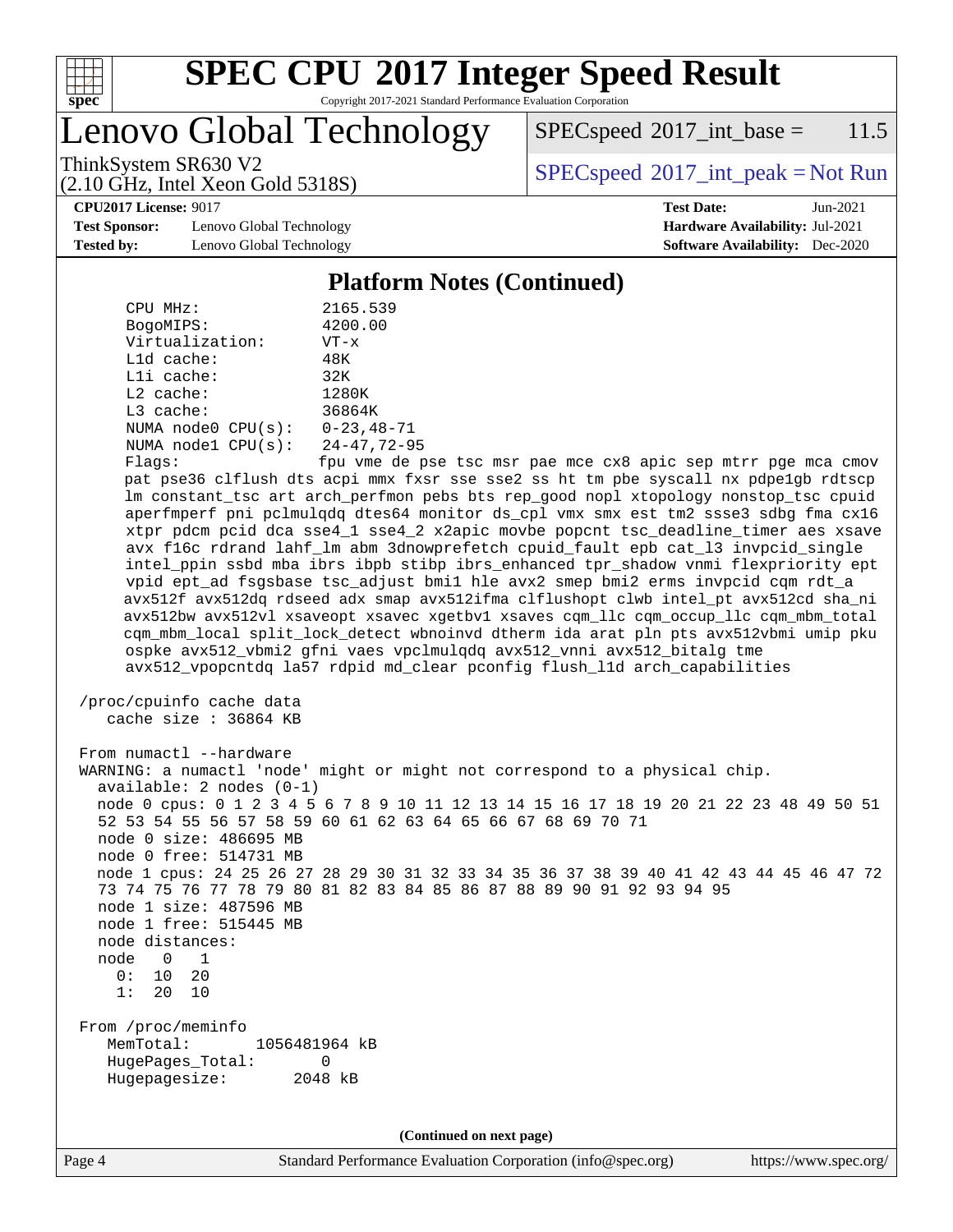

Copyright 2017-2021 Standard Performance Evaluation Corporation

# Lenovo Global Technology

 $SPECspeed^{\circ}2017\_int\_base = 11.5$  $SPECspeed^{\circ}2017\_int\_base = 11.5$ 

(2.10 GHz, Intel Xeon Gold 5318S)

ThinkSystem SR630 V2  $SPEC speed^{\circ}2017\_int\_peak = Not Run$ 

**[Test Sponsor:](http://www.spec.org/auto/cpu2017/Docs/result-fields.html#TestSponsor)** Lenovo Global Technology **[Hardware Availability:](http://www.spec.org/auto/cpu2017/Docs/result-fields.html#HardwareAvailability)** Jul-2021 **[Tested by:](http://www.spec.org/auto/cpu2017/Docs/result-fields.html#Testedby)** Lenovo Global Technology **[Software Availability:](http://www.spec.org/auto/cpu2017/Docs/result-fields.html#SoftwareAvailability)** Dec-2020

**[CPU2017 License:](http://www.spec.org/auto/cpu2017/Docs/result-fields.html#CPU2017License)** 9017 **[Test Date:](http://www.spec.org/auto/cpu2017/Docs/result-fields.html#TestDate)** Jun-2021

#### **[Platform Notes \(Continued\)](http://www.spec.org/auto/cpu2017/Docs/result-fields.html#PlatformNotes)**

Page 5 Standard Performance Evaluation Corporation [\(info@spec.org\)](mailto:info@spec.org) <https://www.spec.org/> /sbin/tuned-adm active Current active profile: throughput-performance From /etc/\*release\* /etc/\*version\* os-release: NAME="Red Hat Enterprise Linux" VERSION="8.3 (Ootpa)" ID="rhel" ID\_LIKE="fedora" VERSION\_ID="8.3" PLATFORM\_ID="platform:el8" PRETTY\_NAME="Red Hat Enterprise Linux 8.3 (Ootpa)" ANSI\_COLOR="0;31" redhat-release: Red Hat Enterprise Linux release 8.3 (Ootpa) system-release: Red Hat Enterprise Linux release 8.3 (Ootpa) system-release-cpe: cpe:/o:redhat:enterprise\_linux:8.3:ga uname -a: Linux localhost.localdomain 4.18.0-240.el8.x86\_64 #1 SMP Wed Sep 23 05:13:10 EDT 2020 x86\_64 x86\_64 x86\_64 GNU/Linux Kernel self-reported vulnerability status: CVE-2018-12207 (iTLB Multihit): Not affected CVE-2018-3620 (L1 Terminal Fault): Not affected Microarchitectural Data Sampling: Not affected CVE-2017-5754 (Meltdown): Not affected CVE-2018-3639 (Speculative Store Bypass): Mitigation: Speculative Store Bypass disabled via prctl and seccompany and the contract of the contract of the contract of the second seconds of the contract of the contract of the contract of the contract of the contract of the contract of the contract of the contract of the contr CVE-2017-5753 (Spectre variant 1): Mitigation: usercopy/swapgs barriers and \_\_user pointer sanitization CVE-2017-5715 (Spectre variant 2): Mitigation: Enhanced IBRS, IBPB: conditional, RSB filling CVE-2020-0543 (Special Register Buffer Data Sampling): Not affected  $CVE-2019-11135$  (TSX Asynchronous Abort): run-level 3 Jun 23 17:56 SPEC is set to: /home/cpu2017-1.1.8-ic2021.1-revB Filesystem Type Size Used Avail Use% Mounted on /dev/sdb4 xfs 819G 92G 727G 12% /home From /sys/devices/virtual/dmi/id Vendor: Lenovo Product: ThinkSystem SR630 V2 MB **(Continued on next page)**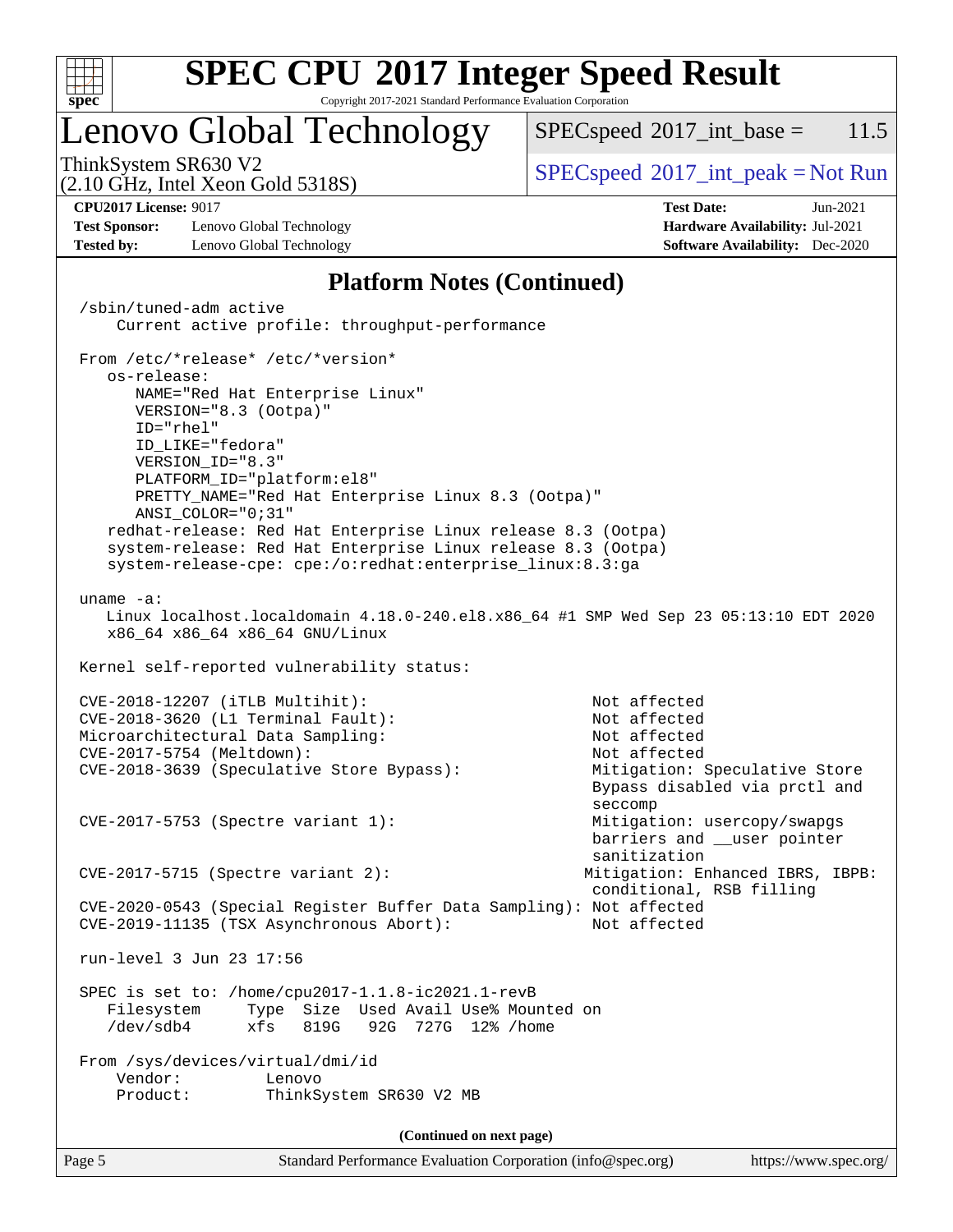

Copyright 2017-2021 Standard Performance Evaluation Corporation

# Lenovo Global Technology

 $SPECspeed^{\circledcirc}2017\_int\_base = 11.5$  $SPECspeed^{\circledcirc}2017\_int\_base = 11.5$ 

(2.10 GHz, Intel Xeon Gold 5318S)

ThinkSystem SR630 V2<br>  $\begin{array}{c} \text{SPEC speed} \textdegree 2017\_int\_peak = Not Run \end{array}$ 

**[CPU2017 License:](http://www.spec.org/auto/cpu2017/Docs/result-fields.html#CPU2017License)** 9017 **[Test Date:](http://www.spec.org/auto/cpu2017/Docs/result-fields.html#TestDate)** Jun-2021

**[Test Sponsor:](http://www.spec.org/auto/cpu2017/Docs/result-fields.html#TestSponsor)** Lenovo Global Technology **[Hardware Availability:](http://www.spec.org/auto/cpu2017/Docs/result-fields.html#HardwareAvailability)** Jul-2021 **[Tested by:](http://www.spec.org/auto/cpu2017/Docs/result-fields.html#Testedby)** Lenovo Global Technology **[Software Availability:](http://www.spec.org/auto/cpu2017/Docs/result-fields.html#SoftwareAvailability)** Dec-2020

#### **[Platform Notes \(Continued\)](http://www.spec.org/auto/cpu2017/Docs/result-fields.html#PlatformNotes)**

 Product Family: ThinkSystem Serial: 1234567890

 Additional information from dmidecode 3.2 follows. WARNING: Use caution when you interpret this section. The 'dmidecode' program reads system data which is "intended to allow hardware to be accurately determined", but the intent may not be met, as there are frequent changes to hardware, firmware, and the "DMTF SMBIOS" standard. Memory:

32x Samsung M393A4G43AB3-CWE 32 GB 2 rank 3200, configured at 2933

BIOS:

| BIOS Version:<br>AFE111A-1.02 | BIOS Vendor: | Lenovo     |
|-------------------------------|--------------|------------|
|                               |              |            |
|                               | BIOS Date:   | 05/07/2021 |
| BIOS Revision:<br>1.2         |              |            |
| Firmware Revision: 1.10       |              |            |

(End of data from sysinfo program)

#### **[Compiler Version Notes](http://www.spec.org/auto/cpu2017/Docs/result-fields.html#CompilerVersionNotes)**

| C     | $600. perlbench_s(base) 602. gcc_s(base) 605. mcf_s(base)$<br>$625.x264_s(base) 657.xz_s(base)$                                                                                                     |
|-------|-----------------------------------------------------------------------------------------------------------------------------------------------------------------------------------------------------|
|       | Intel(R) oneAPI DPC++/C++ Compiler for applications running on Intel(R) $64$ ,<br>Version 2021.1 Build 20201113<br>Copyright (C) 1985-2020 Intel Corporation. All rights reserved.                  |
|       |                                                                                                                                                                                                     |
| $C++$ | $620$ .omnetpp $s(base)$ $623$ .xalancbmk $s(base)$ $631$ .deepsjeng $s(base)$<br>$641.$ leela_s(base)                                                                                              |
|       | Intel(R) oneAPI DPC++/C++ Compiler for applications running on Intel(R) $64$ ,<br>Version 2021.1 Build 20201113<br>Copyright (C) 1985-2020 Intel Corporation. All rights reserved.                  |
|       | Fortran   $648$ . exchange2 $s(base)$                                                                                                                                                               |
|       | $Intel(R)$ Fortran Intel(R) 64 Compiler Classic for applications running on<br>Intel(R) 64, Version 2021.1 Build 20201112_000000<br>Copyright (C) 1985-2020 Intel Corporation. All rights reserved. |
|       |                                                                                                                                                                                                     |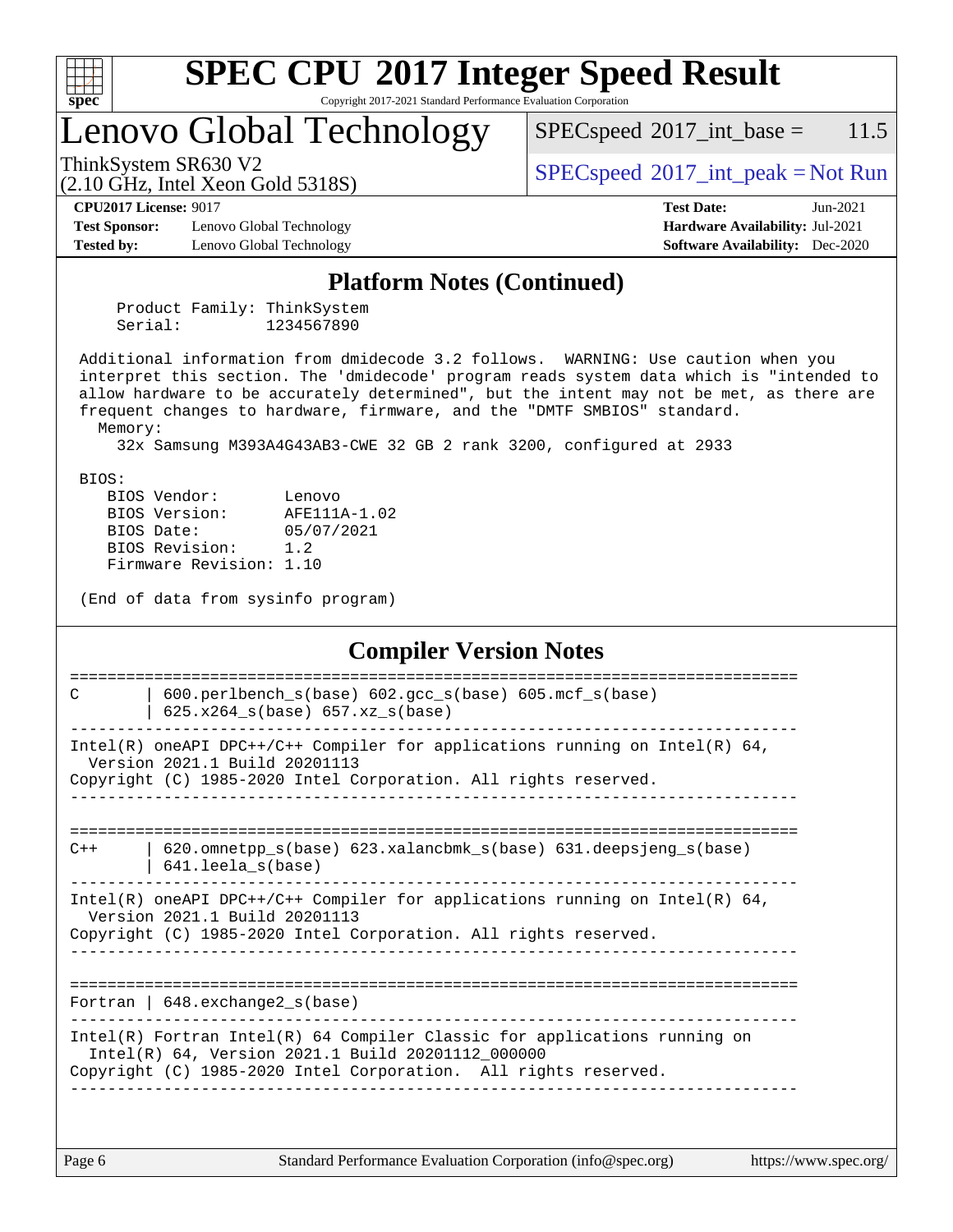

#### **[SPEC CPU](http://www.spec.org/auto/cpu2017/Docs/result-fields.html#SPECCPU2017IntegerSpeedResult)[2017 Integer Speed Result](http://www.spec.org/auto/cpu2017/Docs/result-fields.html#SPECCPU2017IntegerSpeedResult)** Copyright 2017-2021 Standard Performance Evaluation Corporation

# Lenovo Global Technology

 $SPECspeed^{\circ}2017\_int\_base = 11.5$  $SPECspeed^{\circ}2017\_int\_base = 11.5$ 

(2.10 GHz, Intel Xeon Gold 5318S)

ThinkSystem SR630 V2  $SPEC speed^{\circ}2017\_int\_peak = Not Run$ 

**[Test Sponsor:](http://www.spec.org/auto/cpu2017/Docs/result-fields.html#TestSponsor)** Lenovo Global Technology **[Hardware Availability:](http://www.spec.org/auto/cpu2017/Docs/result-fields.html#HardwareAvailability)** Jul-2021 **[Tested by:](http://www.spec.org/auto/cpu2017/Docs/result-fields.html#Testedby)** Lenovo Global Technology **[Software Availability:](http://www.spec.org/auto/cpu2017/Docs/result-fields.html#SoftwareAvailability)** Dec-2020

**[CPU2017 License:](http://www.spec.org/auto/cpu2017/Docs/result-fields.html#CPU2017License)** 9017 **[Test Date:](http://www.spec.org/auto/cpu2017/Docs/result-fields.html#TestDate)** Jun-2021

### **[Base Compiler Invocation](http://www.spec.org/auto/cpu2017/Docs/result-fields.html#BaseCompilerInvocation)**

[C benchmarks:](http://www.spec.org/auto/cpu2017/Docs/result-fields.html#Cbenchmarks)

[icx](http://www.spec.org/cpu2017/results/res2021q3/cpu2017-20210705-28049.flags.html#user_CCbase_intel_icx_fe2d28d19ae2a5db7c42fe0f2a2aed77cb715edd4aeb23434404a8be6683fe239869bb6ca8154ca98265c2e3b9226a719a0efe2953a4a7018c379b7010ccf087)

[C++ benchmarks:](http://www.spec.org/auto/cpu2017/Docs/result-fields.html#CXXbenchmarks) [icpx](http://www.spec.org/cpu2017/results/res2021q3/cpu2017-20210705-28049.flags.html#user_CXXbase_intel_icpx_1e918ed14c436bf4b9b7c8bcdd51d4539fc71b3df010bd1e9f8732d9c34c2b2914e48204a846820f3c0ebb4095dea797a5c30b458ac0b6dffac65d78f781f5ca)

[Fortran benchmarks](http://www.spec.org/auto/cpu2017/Docs/result-fields.html#Fortranbenchmarks): [ifort](http://www.spec.org/cpu2017/results/res2021q3/cpu2017-20210705-28049.flags.html#user_FCbase_intel_ifort_8111460550e3ca792625aed983ce982f94888b8b503583aa7ba2b8303487b4d8a21a13e7191a45c5fd58ff318f48f9492884d4413fa793fd88dd292cad7027ca)

### **[Base Portability Flags](http://www.spec.org/auto/cpu2017/Docs/result-fields.html#BasePortabilityFlags)**

 600.perlbench\_s: [-DSPEC\\_LP64](http://www.spec.org/cpu2017/results/res2021q3/cpu2017-20210705-28049.flags.html#b600.perlbench_s_basePORTABILITY_DSPEC_LP64) [-DSPEC\\_LINUX\\_X64](http://www.spec.org/cpu2017/results/res2021q3/cpu2017-20210705-28049.flags.html#b600.perlbench_s_baseCPORTABILITY_DSPEC_LINUX_X64) 602.gcc\_s: [-DSPEC\\_LP64](http://www.spec.org/cpu2017/results/res2021q3/cpu2017-20210705-28049.flags.html#suite_basePORTABILITY602_gcc_s_DSPEC_LP64) 605.mcf\_s: [-DSPEC\\_LP64](http://www.spec.org/cpu2017/results/res2021q3/cpu2017-20210705-28049.flags.html#suite_basePORTABILITY605_mcf_s_DSPEC_LP64) 620.omnetpp\_s: [-DSPEC\\_LP64](http://www.spec.org/cpu2017/results/res2021q3/cpu2017-20210705-28049.flags.html#suite_basePORTABILITY620_omnetpp_s_DSPEC_LP64) 623.xalancbmk\_s: [-DSPEC\\_LP64](http://www.spec.org/cpu2017/results/res2021q3/cpu2017-20210705-28049.flags.html#suite_basePORTABILITY623_xalancbmk_s_DSPEC_LP64) [-DSPEC\\_LINUX](http://www.spec.org/cpu2017/results/res2021q3/cpu2017-20210705-28049.flags.html#b623.xalancbmk_s_baseCXXPORTABILITY_DSPEC_LINUX) 625.x264\_s: [-DSPEC\\_LP64](http://www.spec.org/cpu2017/results/res2021q3/cpu2017-20210705-28049.flags.html#suite_basePORTABILITY625_x264_s_DSPEC_LP64) 631.deepsjeng\_s: [-DSPEC\\_LP64](http://www.spec.org/cpu2017/results/res2021q3/cpu2017-20210705-28049.flags.html#suite_basePORTABILITY631_deepsjeng_s_DSPEC_LP64) 641.leela\_s: [-DSPEC\\_LP64](http://www.spec.org/cpu2017/results/res2021q3/cpu2017-20210705-28049.flags.html#suite_basePORTABILITY641_leela_s_DSPEC_LP64) 648.exchange2\_s: [-DSPEC\\_LP64](http://www.spec.org/cpu2017/results/res2021q3/cpu2017-20210705-28049.flags.html#suite_basePORTABILITY648_exchange2_s_DSPEC_LP64) 657.xz\_s: [-DSPEC\\_LP64](http://www.spec.org/cpu2017/results/res2021q3/cpu2017-20210705-28049.flags.html#suite_basePORTABILITY657_xz_s_DSPEC_LP64)

## **[Base Optimization Flags](http://www.spec.org/auto/cpu2017/Docs/result-fields.html#BaseOptimizationFlags)**

[C benchmarks](http://www.spec.org/auto/cpu2017/Docs/result-fields.html#Cbenchmarks):

[-DSPEC\\_OPENMP](http://www.spec.org/cpu2017/results/res2021q3/cpu2017-20210705-28049.flags.html#suite_CCbase_DSPEC_OPENMP) [-std=c11](http://www.spec.org/cpu2017/results/res2021q3/cpu2017-20210705-28049.flags.html#user_CCbase_std-icc-std_0e1c27790398a4642dfca32ffe6c27b5796f9c2d2676156f2e42c9c44eaad0c049b1cdb667a270c34d979996257aeb8fc440bfb01818dbc9357bd9d174cb8524) [-m64](http://www.spec.org/cpu2017/results/res2021q3/cpu2017-20210705-28049.flags.html#user_CCbase_m64-icc) [-fiopenmp](http://www.spec.org/cpu2017/results/res2021q3/cpu2017-20210705-28049.flags.html#user_CCbase_fiopenmp_4cde26b3fcccd23bd0bb70af4efc204325d72839eefa1147e34201101709f20b3deb62aad96701dea148529bf4ca48c90b72f3bf837ca148e297cf8a0ba6feb7) [-Wl,-z,muldefs](http://www.spec.org/cpu2017/results/res2021q3/cpu2017-20210705-28049.flags.html#user_CCbase_link_force_multiple1_b4cbdb97b34bdee9ceefcfe54f4c8ea74255f0b02a4b23e853cdb0e18eb4525ac79b5a88067c842dd0ee6996c24547a27a4b99331201badda8798ef8a743f577) [-xCORE-AVX2](http://www.spec.org/cpu2017/results/res2021q3/cpu2017-20210705-28049.flags.html#user_CCbase_f-xCORE-AVX2) [-O3](http://www.spec.org/cpu2017/results/res2021q3/cpu2017-20210705-28049.flags.html#user_CCbase_f-O3) [-ffast-math](http://www.spec.org/cpu2017/results/res2021q3/cpu2017-20210705-28049.flags.html#user_CCbase_f-ffast-math) [-flto](http://www.spec.org/cpu2017/results/res2021q3/cpu2017-20210705-28049.flags.html#user_CCbase_f-flto) [-mfpmath=sse](http://www.spec.org/cpu2017/results/res2021q3/cpu2017-20210705-28049.flags.html#user_CCbase_f-mfpmath_70eb8fac26bde974f8ab713bc9086c5621c0b8d2f6c86f38af0bd7062540daf19db5f3a066d8c6684be05d84c9b6322eb3b5be6619d967835195b93d6c02afa1) [-funroll-loops](http://www.spec.org/cpu2017/results/res2021q3/cpu2017-20210705-28049.flags.html#user_CCbase_f-funroll-loops) [-qopt-mem-layout-trans=4](http://www.spec.org/cpu2017/results/res2021q3/cpu2017-20210705-28049.flags.html#user_CCbase_f-qopt-mem-layout-trans_fa39e755916c150a61361b7846f310bcdf6f04e385ef281cadf3647acec3f0ae266d1a1d22d972a7087a248fd4e6ca390a3634700869573d231a252c784941a8) [-mbranches-within-32B-boundaries](http://www.spec.org/cpu2017/results/res2021q3/cpu2017-20210705-28049.flags.html#user_CCbase_f-mbranches-within-32B-boundaries) [-L/usr/local/jemalloc64-5.0.1/lib](http://www.spec.org/cpu2017/results/res2021q3/cpu2017-20210705-28049.flags.html#user_CCbase_jemalloc_link_path64_1_cc289568b1a6c0fd3b62c91b824c27fcb5af5e8098e6ad028160d21144ef1b8aef3170d2acf0bee98a8da324cfe4f67d0a3d0c4cc4673d993d694dc2a0df248b) [-ljemalloc](http://www.spec.org/cpu2017/results/res2021q3/cpu2017-20210705-28049.flags.html#user_CCbase_jemalloc_link_lib_d1249b907c500fa1c0672f44f562e3d0f79738ae9e3c4a9c376d49f265a04b9c99b167ecedbf6711b3085be911c67ff61f150a17b3472be731631ba4d0471706)

[C++ benchmarks:](http://www.spec.org/auto/cpu2017/Docs/result-fields.html#CXXbenchmarks) [-DSPEC\\_OPENMP](http://www.spec.org/cpu2017/results/res2021q3/cpu2017-20210705-28049.flags.html#suite_CXXbase_DSPEC_OPENMP) [-m64](http://www.spec.org/cpu2017/results/res2021q3/cpu2017-20210705-28049.flags.html#user_CXXbase_m64-icc) [-Wl,-z,muldefs](http://www.spec.org/cpu2017/results/res2021q3/cpu2017-20210705-28049.flags.html#user_CXXbase_link_force_multiple1_b4cbdb97b34bdee9ceefcfe54f4c8ea74255f0b02a4b23e853cdb0e18eb4525ac79b5a88067c842dd0ee6996c24547a27a4b99331201badda8798ef8a743f577) [-xCORE-AVX2](http://www.spec.org/cpu2017/results/res2021q3/cpu2017-20210705-28049.flags.html#user_CXXbase_f-xCORE-AVX2) [-O3](http://www.spec.org/cpu2017/results/res2021q3/cpu2017-20210705-28049.flags.html#user_CXXbase_f-O3) [-ffast-math](http://www.spec.org/cpu2017/results/res2021q3/cpu2017-20210705-28049.flags.html#user_CXXbase_f-ffast-math) [-flto](http://www.spec.org/cpu2017/results/res2021q3/cpu2017-20210705-28049.flags.html#user_CXXbase_f-flto) [-mfpmath=sse](http://www.spec.org/cpu2017/results/res2021q3/cpu2017-20210705-28049.flags.html#user_CXXbase_f-mfpmath_70eb8fac26bde974f8ab713bc9086c5621c0b8d2f6c86f38af0bd7062540daf19db5f3a066d8c6684be05d84c9b6322eb3b5be6619d967835195b93d6c02afa1) [-funroll-loops](http://www.spec.org/cpu2017/results/res2021q3/cpu2017-20210705-28049.flags.html#user_CXXbase_f-funroll-loops) [-qopt-mem-layout-trans=4](http://www.spec.org/cpu2017/results/res2021q3/cpu2017-20210705-28049.flags.html#user_CXXbase_f-qopt-mem-layout-trans_fa39e755916c150a61361b7846f310bcdf6f04e385ef281cadf3647acec3f0ae266d1a1d22d972a7087a248fd4e6ca390a3634700869573d231a252c784941a8) [-mbranches-within-32B-boundaries](http://www.spec.org/cpu2017/results/res2021q3/cpu2017-20210705-28049.flags.html#user_CXXbase_f-mbranches-within-32B-boundaries) [-L/opt/intel/oneapi/compiler/2021.1.1/linux/compiler/lib/intel64\\_lin/](http://www.spec.org/cpu2017/results/res2021q3/cpu2017-20210705-28049.flags.html#user_CXXbase_linkpath_765a8c93c4ea33dfc565a33ecb48f4f7d02a6338709b3b362f341eb203a06426ce1d12ded4c7809f6ab6cf0e9f5515cffeb4efc405b63f85dc27a83bbbdeb3a3) [-lqkmalloc](http://www.spec.org/cpu2017/results/res2021q3/cpu2017-20210705-28049.flags.html#user_CXXbase_qkmalloc_link_lib_79a818439969f771c6bc311cfd333c00fc099dad35c030f5aab9dda831713d2015205805422f83de8875488a2991c0a156aaa600e1f9138f8fc37004abc96dc5)

[Fortran benchmarks](http://www.spec.org/auto/cpu2017/Docs/result-fields.html#Fortranbenchmarks):

```
-m64 -xCORE-AVX2 -O3 -ipo -no-prec-div -qopt-mem-layout-trans=4
-nostandard-realloc-lhs -align array32byte -auto
-mbranches-within-32B-boundaries
```